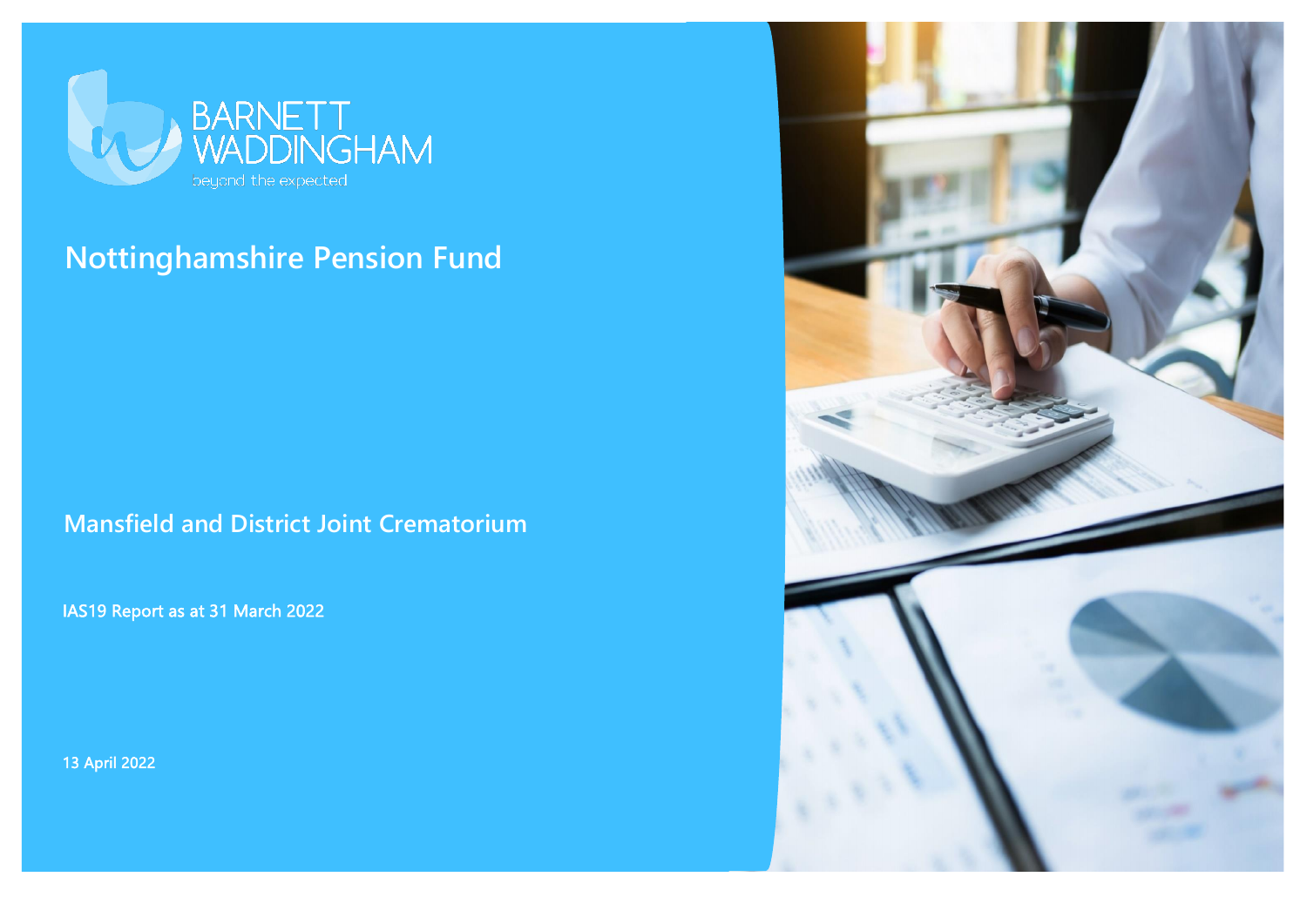

## Introduction

We have been instructed by Nottinghamshire County Council, the administering authority to the Nottinghamshire Pension Fund (the Fund), to undertake pension expense calculations in respect of pension benefits provided by the Local Government Pension Scheme (the LGPS) to employees of Mansfield and District Joint Crematorium (the Employer) as at 31 March 2022. We have taken account of current LGPS Regulations, as amended, as at the date of this report.

This report is addressed to the Employer and its advisers; in particular, this report is likely to be of relevance to the Employer's auditor.

The LGPS is a defined benefit statutory scheme administered in accordance with the Local Government Pension Scheme Regulations 2013 and currently provides benefits based on career average revalued earnings. Full details of the benefits being valued are as set out in the Regulations and summarised on the LGPS website (www.lgpsregs.org/) and the Fund's membership booklet (www.lgpsmember.org/).

The Pension Fund Committee oversees the management of the Fund whilst the day to day fund administration is undertaken by a team within the administering authority. Where appropriate some functions are delegated to the Fund's professional advisers.

This report is prepared in accordance with our understanding of IAS19 and complies with Technical Actuarial Standard 100: Principles for Technical Actuarial Work (TAS 100).

The figures disclosed are in respect of the Employer's pension obligations under the LGPS as at 31 March 2022. This report should be read in conjunction with the post accounting date briefing note for disclosures as at 31 March 2022. We have not made any allowance for IFRIC14 in our calculations. We would be happy to speak to the Employer or their auditor if more information is required.

IAS19 also requires the disclosure of any other employer provided pension benefits which are not paid from the Fund itself. We have only valued such additional liabilities, which would not be covered in the formal LGPS valuation, to the extent that they have been notified to us and are as disclosed in the data section of this report.

We would be pleased to answer any questions arising from this report.

**Matthew Paton FFA Senior Consulting Actuary**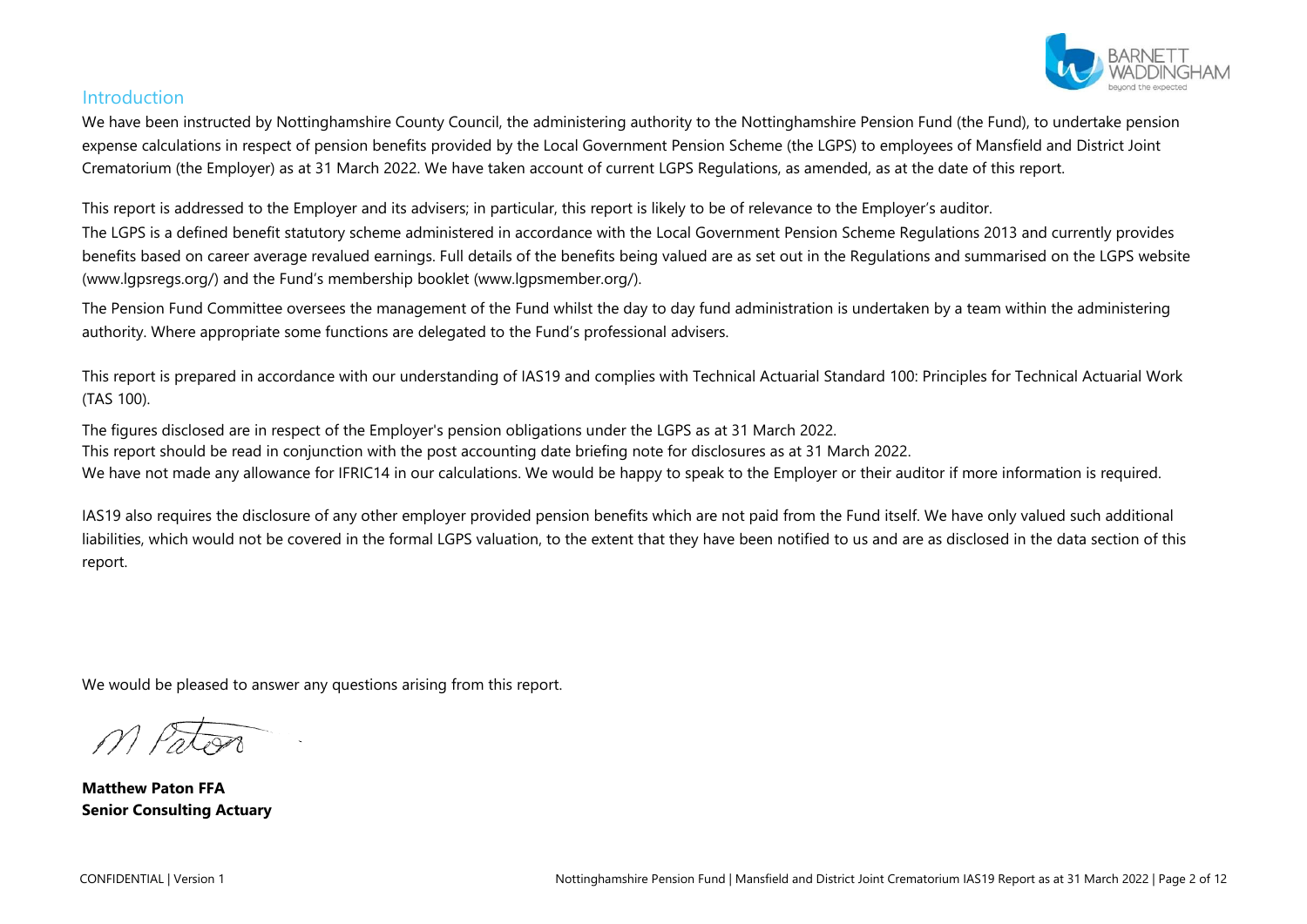

## Additional notes

With regards to the scheduled contributions section of this report, Mansfield and District Joint Crematorium have agreed with the administering authority that they will prepay their monetary contributions for the three years to 31 March 2023 by making a single lump sum payment of £48,454 by 30 April 2020.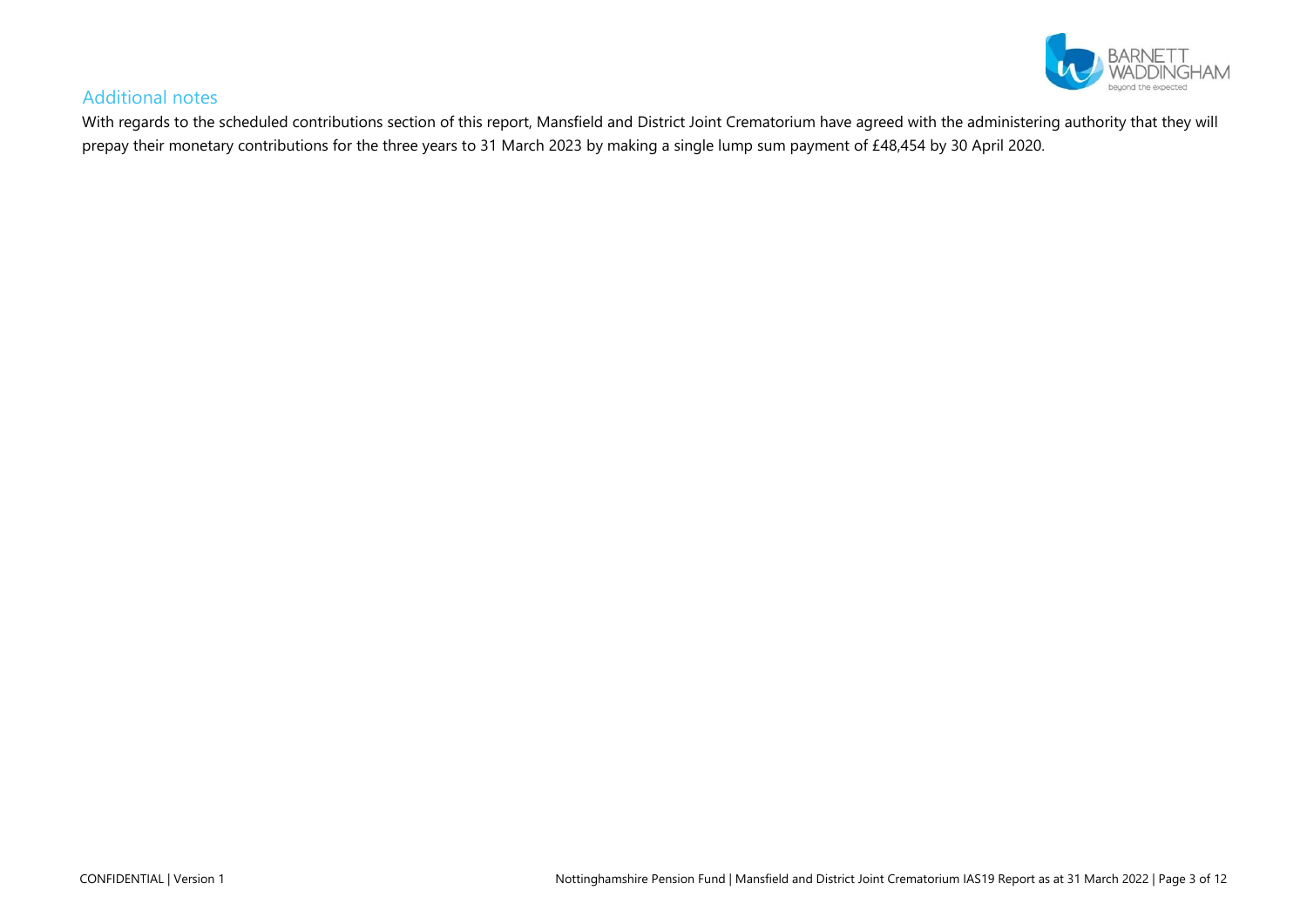

## Data used

We have used the following items of data which we received from the administering authority:

| 31 March 2019    | - results of the previous funding valuation                                            |
|------------------|----------------------------------------------------------------------------------------|
| 31 March 2021    | - results of the latest IAS19 report                                                   |
| n/a              | - actual Fund returns to                                                               |
| 31 December 2021 | - Fund asset statement                                                                 |
| 31 March 2022    | - Fund income and expenditure items (estimated where necessary) to                     |
| 31 March 2022    | - Employer income and expenditure items (estimated where necessary) to                 |
| 31 March 2022    | - details of any new unreduced early retirement payments in respect of the Employer to |
| 31 March 2022    | - details of any settlements to/from the Employer for the period to                    |

The data has been checked for reasonableness and we are happy that the data is sufficient for the purposes of our advice. Although some of these data items have been estimated, we do not believe that they are likely to have a material effect on the results of this report. We are not aware of any material changes or events since we received the data.

#### Employer membership statistics

The table below summarises the membership data at 31 March 2019 for members receiving funded benefits, and as at 31 March 2020 for any members receiving unfunded benefits.

| Member data summary | <b>Number</b> | <b>Salaries/Pensions</b> | Average age |
|---------------------|---------------|--------------------------|-------------|
|                     |               | £000s                    |             |
| Actives             | 13            | 263                      | 44          |
| Deferred pensioners |               | 19                       | 46          |
| Pensioners          |               | 25                       | 61          |
| Unfunded pensioners |               |                          | 73          |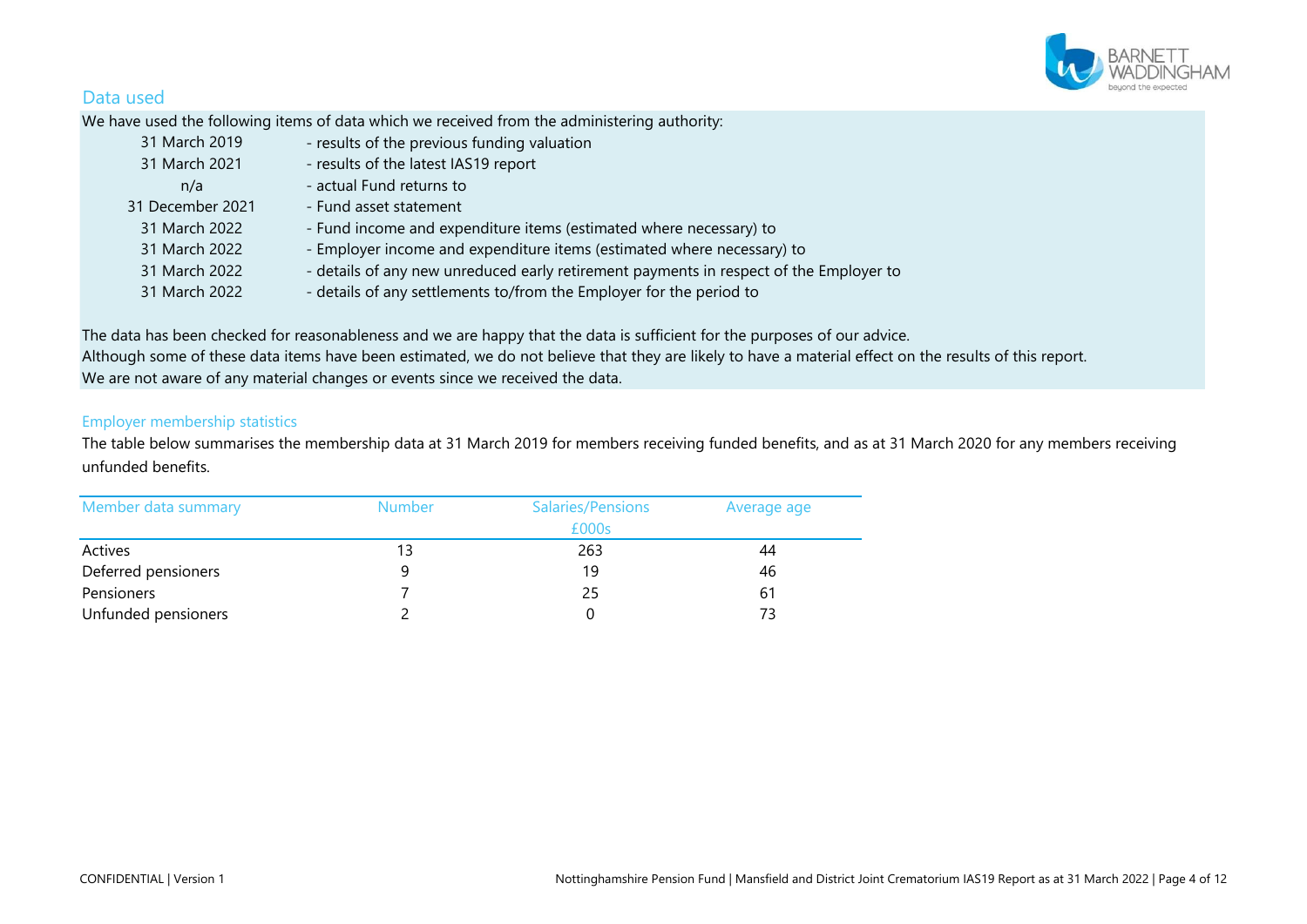

#### Employer payroll

The total pensionable payroll and projected payroll for the Employer is set out below and is based on information provided to us by the administering authority. This has been used to calculate the service cost and projected service cost respectively.

| Estimated payroll for the year to 31 March 2022 | £293.000 |
|-------------------------------------------------|----------|
| Projected payroll for the year to 31 March 2023 | £293.000 |

#### Scheduled contributions

The table below summarises the minimum employer contributions due from the Employer to the Fund over this inter-valuation period. The Employer may pay further amounts at any time. Future contributions may be adjusted on a basis approved by us.

The calculated cost of accrual of future benefits is 20.2% of payroll p.a.

| Minimum employer contributions due for the period beginning | 1 Apr 2020 | Apr 2021 | 1 Apr 2022 |
|-------------------------------------------------------------|------------|----------|------------|
| Percent of payroll                                          | 20.2%      | 20.2%    | 20.2%      |
| plus monetary amount (£000s)                                |            |          | 18         |

#### Funding approach

The Employer currently participates in the Small Scheduled Bodies pool with other employers in order to share experience of risks they are exposed to in the Fund. At the 2019 valuation, the deficit for the whole pool was calculated and allocated to each employer in proportion to their value of liabilities. The next reallocation will be carried out at the 2022 valuation, should the Employer remain in the pool. Each employer within the pool pays a contribution rate based on the cost of benefits of the combined membership of the pool.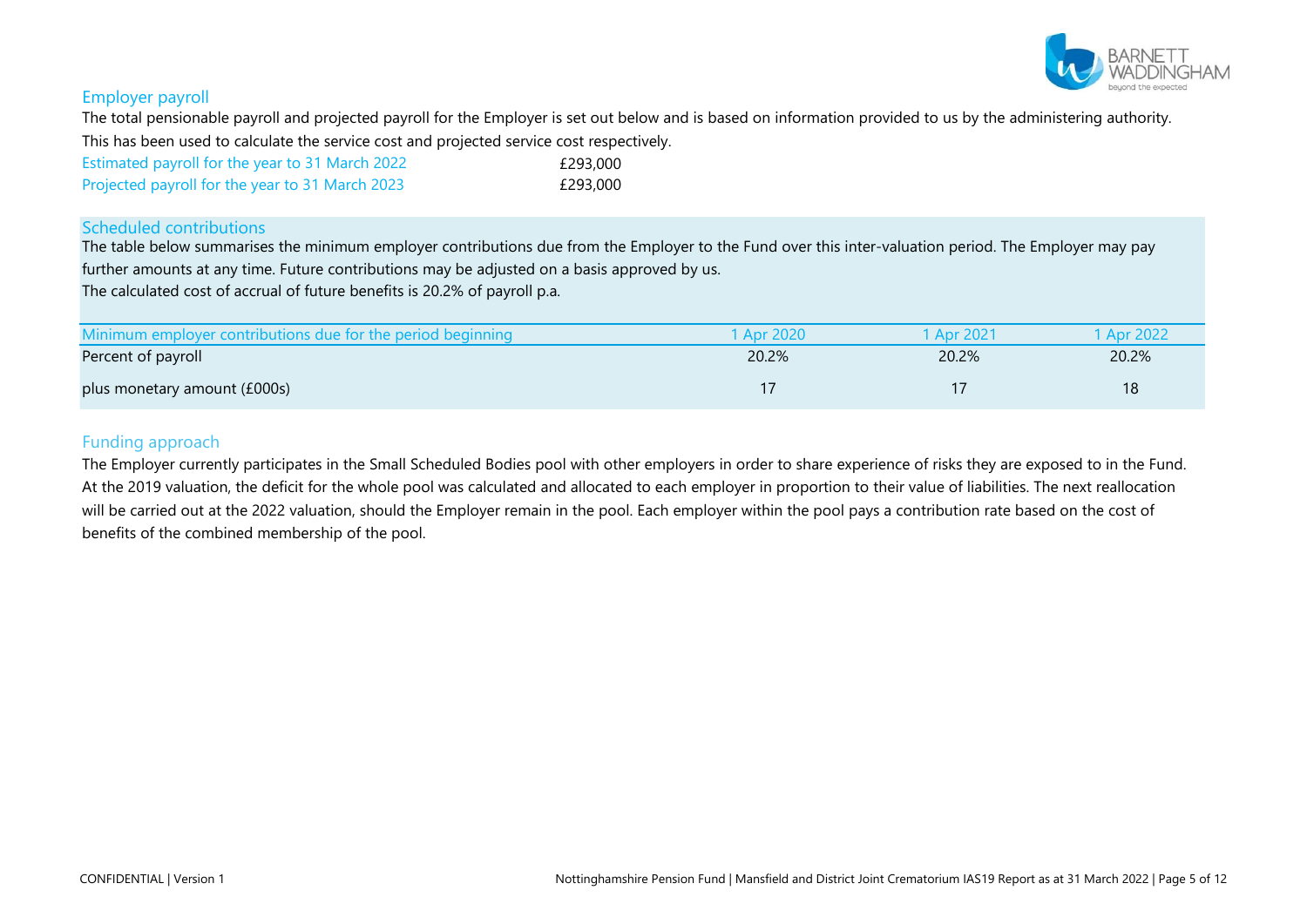

#### Assets

The return on the Fund (on a bid value to bid value basis) for the year to 31 March 2022 is estimated to be 7.61%. The actual return on Fund assets over the year may be different.

The Employer's share of the assets of the Fund is approximately 0.02%.

The estimated asset allocation for the Employer at 31 March 2022 and 31 March 2021 is as follows (noting that due to rounding they may not total 100%):

| Asset breakdown              | 31 Mar 2022 |      |       | 31 Mar 2021 |
|------------------------------|-------------|------|-------|-------------|
|                              | £000s       | %    | £000s | %           |
| Equities                     | 945         | 62%  | 889   | 64%         |
| Gilts                        | 48          | 3%   | 49    | 4%          |
| Other bonds                  | 112         | 7%   | 104   | 7%          |
| Property                     | 176         | 11%  | 148   | 11%         |
| Cash                         | 88          | 6%   | 75    | 5%          |
| Inflation-linked pooled fund | 77          | 5%   | 54    | 4%          |
| Infrastructure               | 84          | 5%   | 76    | 5%          |
| <b>Total</b>                 | 1,530       | 100% | 1,395 | 100%        |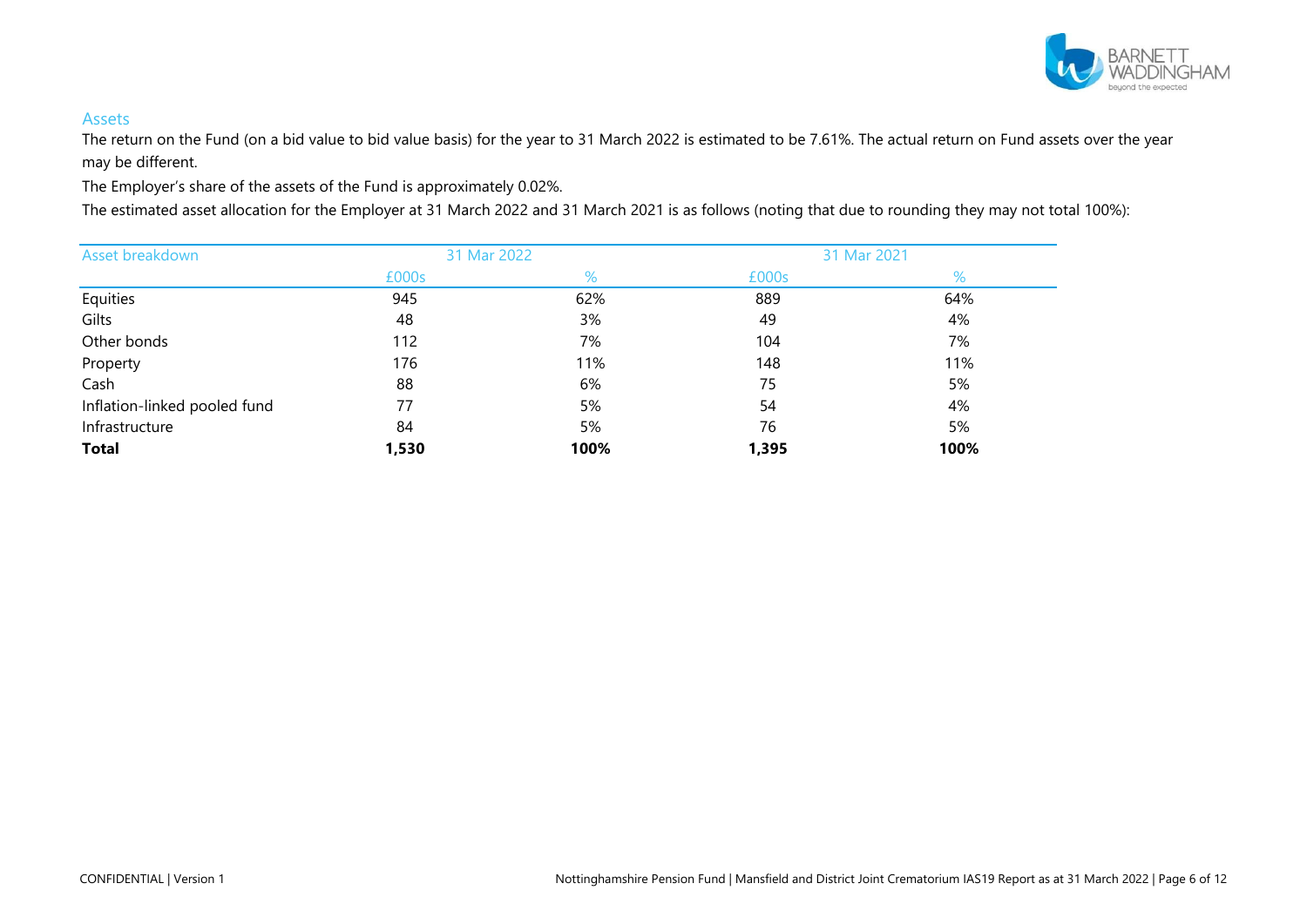

The table below sets out the percentages of the Fund's assets held in each asset class at 31 December 2021 (split by those that have a quoted market price in an active market, and those that do not).

| Asset breakdown                             |          |                              | 31 December 2021         |
|---------------------------------------------|----------|------------------------------|--------------------------|
|                                             |          | % Quoted                     | % Unquoted               |
| <b>Fixed Interest Government Securities</b> | UK       | 3%                           |                          |
|                                             | Overseas | $\overline{\phantom{a}}$     |                          |
| Index Linked Government Securities          | UK       | $\overline{\phantom{0}}$     |                          |
|                                             | Overseas | $\overline{\phantom{m}}$     |                          |
| Corporate Bonds                             | UK       | 2%                           |                          |
|                                             | Overseas | 5%                           |                          |
| Equities                                    | UK       | 20%                          | 0%                       |
|                                             | Overseas | 37%                          | $\overline{\phantom{0}}$ |
| Property                                    |          | $\qquad \qquad -$            | 11%                      |
| Private Equity                              |          | $\overline{\phantom{a}}$     | 3%                       |
| Infrastructure                              |          | $\qquad \qquad \blacksquare$ | 5%                       |
| Unit trust                                  |          | $\overline{\phantom{a}}$     | 1%                       |
| Unit Trust Infl Linked                      |          | $\qquad \qquad -$            | 5%                       |
| Credit                                      |          | $\qquad \qquad -$            | 3%                       |
| Cash/Temporary Investments                  |          |                              | 3%                       |
| <b>Total</b>                                |          | 68%                          | 32%                      |

We do not have any further detail on the current asset allocation of the Fund; we suggest that if further information is required the administering authority is contacted in the first instance.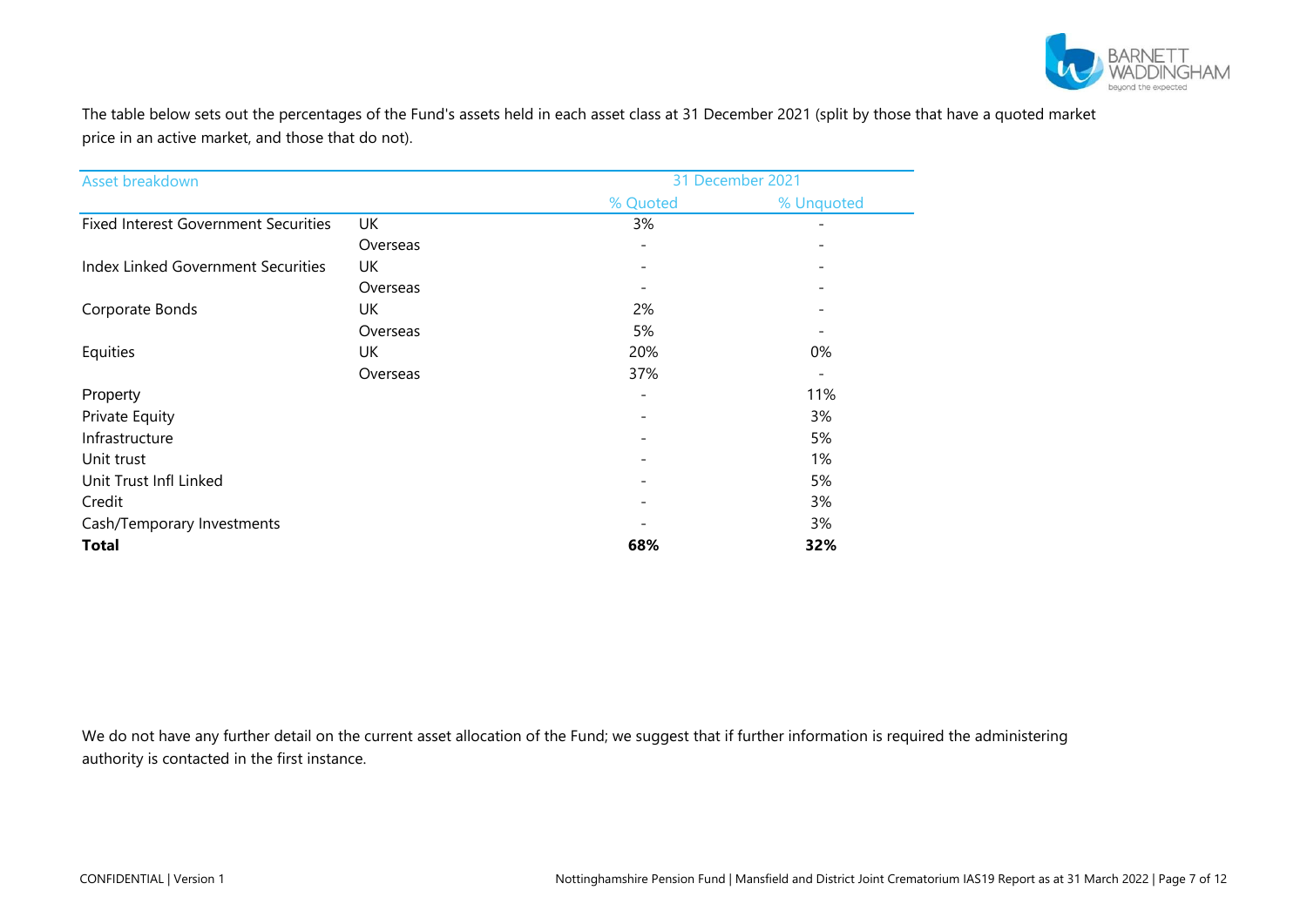

## Actuarial methods and assumptions

Details of the actuarial methods and derivation of the assumptions used can be found in the 31 March 2022 briefing note issued alongside this report unless noted otherwise below. The key assumptions used are set out below.

The financial assumptions have been set with consideration of the duration of the Employer's past service liabilities, estimated to be 24 years.

| Post retirement mortality           |             | 31 Mar 2022 | 31 Mar 2021 |
|-------------------------------------|-------------|-------------|-------------|
| Base table                          |             | S3PA        | S3PA        |
| Multiplier (M/F)                    |             | 110% / 105% | 110% / 105% |
| Future improvements model           |             | CMI_2018    | CMI_2018    |
| Long-term rate of improvement       |             | 1.25% p.a.  | 1.25% p.a.  |
| Smoothing parameter                 |             | 7.5         | 7.5         |
| Initial addition parameter          |             | 0.5% p.a.   | 0.5% p.a.   |
| 2020 weight parameter               |             | 0%          | 0%          |
|                                     |             |             |             |
| Life expectancy from age 65 (years) |             | 31 Mar 2022 | 31 Mar 2021 |
| Retiring today                      | Males       | 22.0        | 21.9        |
|                                     | Females     | 24.5        | 24.5        |
| Retiring in 20 years                | Males       | 23.4        | 23.3        |
|                                     | Females     | 26.0        | 25.9        |
| <b>Financial assumptions</b>        | 31 Mar 2022 | 31 Mar 2021 | 31 Mar 2020 |
|                                     | p.a.        | p.a.        | p.a.        |
| Discount rate                       | 2.60%       | 2.00%       | 2.35%       |
| Pension increases (CPI)             | 3.20%       | 2.80%       | 1.85%       |
| 4.20%<br>Salary increases           |             | 3.80%       | 2.85%       |

We have allowed for actual pension increase experience for the period from 2021-2022. This assumes that pension increases are in line with the annual pension increases set by the HM Treasury Revaluation Order.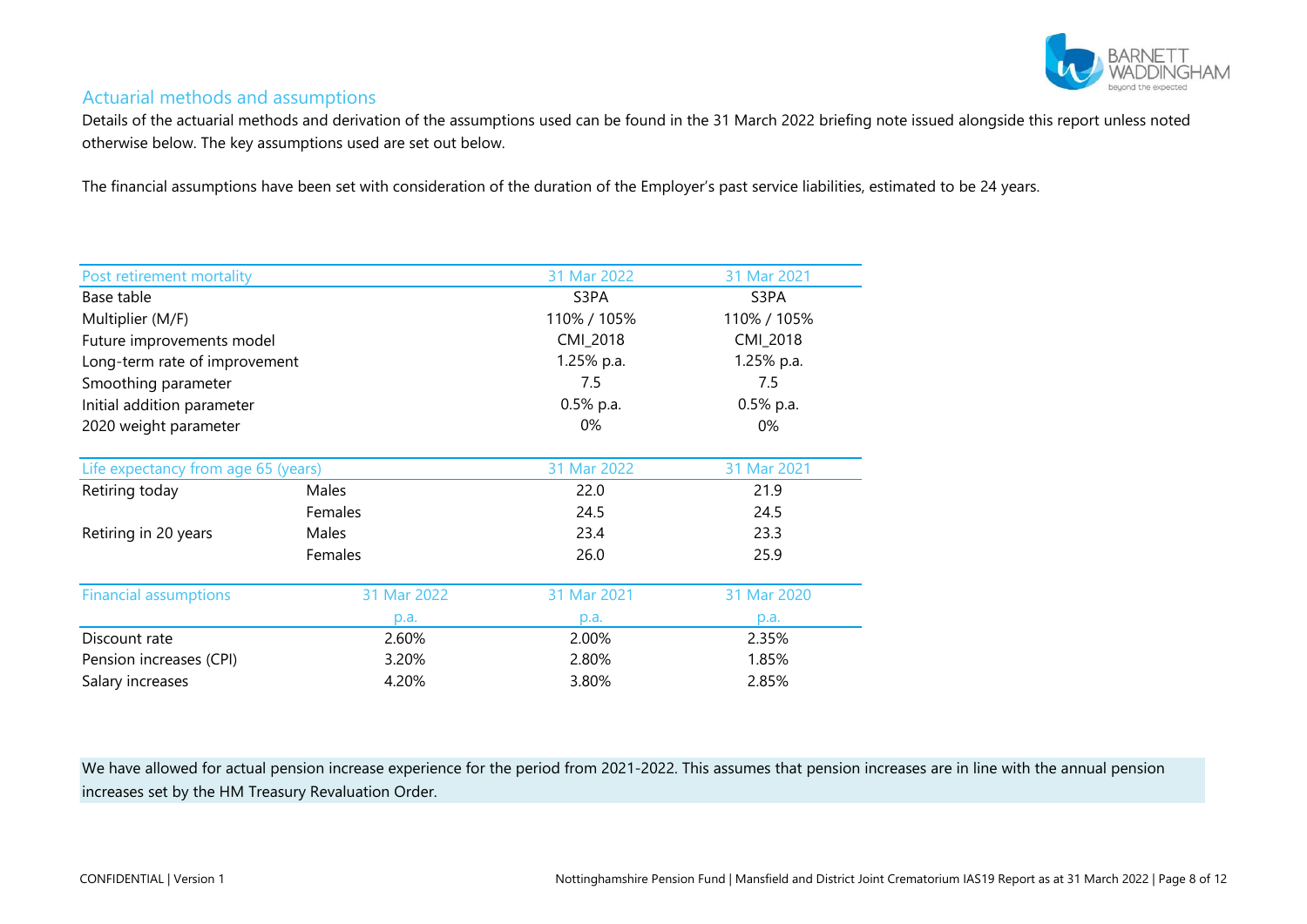

#### Past service costs

Past service costs arise as a result of introduction or withdrawal of, or changes to, member benefits. For example, an award of additional discretionary benefits to a member such as added years by a member would be considered a past service cost. We are not aware of any additional benefits which were granted over the year ending 31 March 2022.

#### **Curtailments**

Over the year, we understand no employees were permitted by the Employer to take unreduced early retirement that they would not otherwise have been entitled to.

## **Settlements**

We are not aware of any liabilities being settled at a cost materially different to the accounting reserve during the year.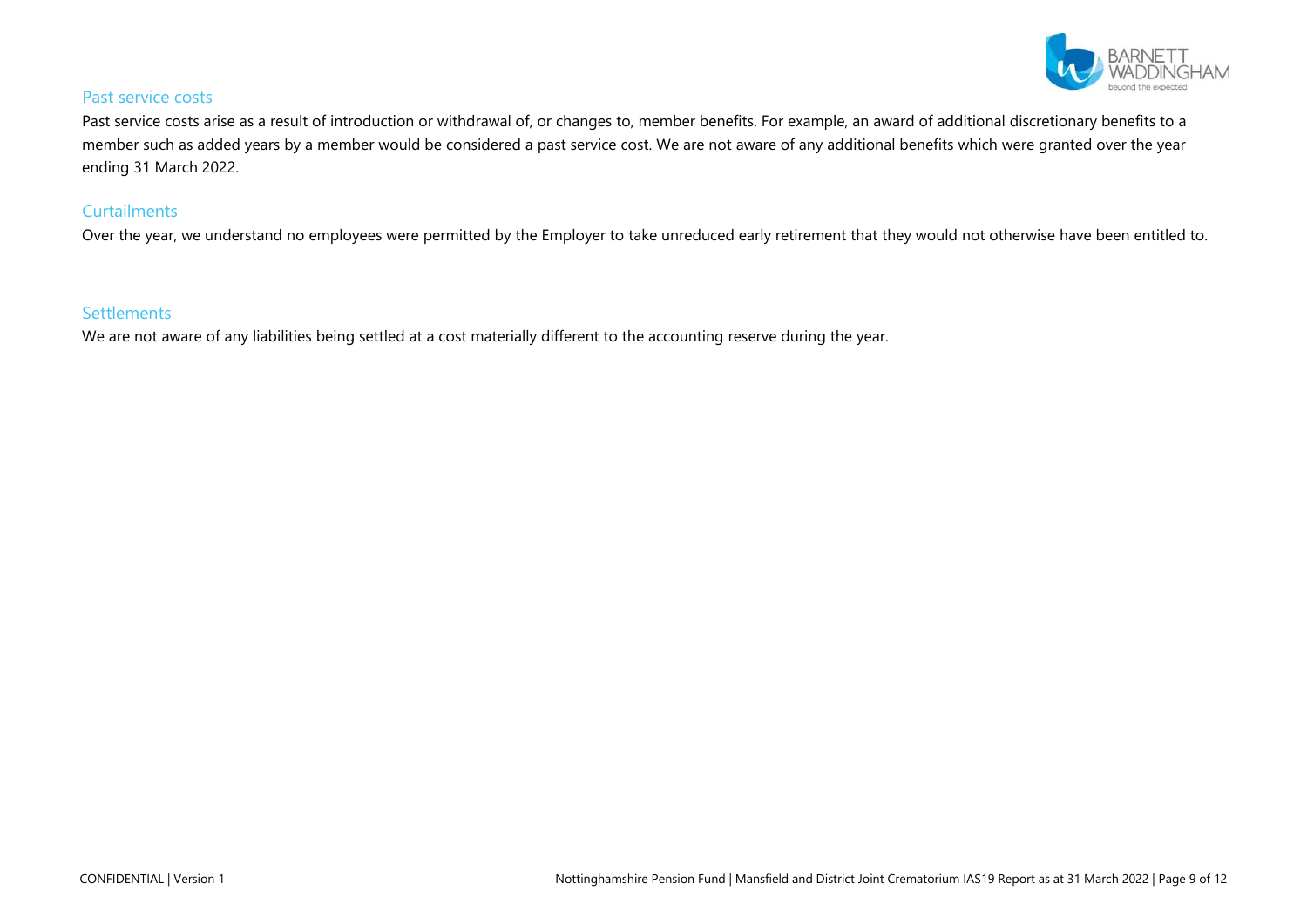

## Results

| Net pension asset in the statement of financial position as at | 31 Mar 2022 | 31 Mar 2021 | 31 Mar 2020 |
|----------------------------------------------------------------|-------------|-------------|-------------|
|                                                                | £000s       | £000s       | £000s       |
| Present value of the defined benefit obligation                | 3,068       | 3,042       | 2,365       |
| Fair value of Fund assets (bid value)                          | 1,530       | 1,395       | 1,231       |
| Deficit / (Surplus)                                            | 1,538       | 1,647       | 1,134       |
| Present value of unfunded obligation                           | 8           | 8           | 7           |
| Unrecognised past service cost                                 |             |             |             |
| Impact of asset ceiling                                        |             |             |             |
| Net defined benefit liability / (asset)                        | 1,546       | 1,655       | 1,141       |
| The amounts recognised in the profit and loss statement        | Year to     | Year to     |             |
|                                                                | 31 Mar 2022 | 31 Mar 2021 |             |
|                                                                | £000s       | £000s       |             |
| Service cost                                                   | 146         | 86          |             |
| Net interest on the defined liability / (asset)                | 33          | 25          |             |
| Administration expenses                                        |             |             |             |
| Total loss / (profit)                                          | 180         | 112         |             |
| Remeasurement of the net assets / (defined liability) in other | Year to     | Year to     |             |
| comprehensive income                                           | 31 Mar 2022 | 31 Mar 2021 |             |
|                                                                | £000s       | £000s       |             |
| Return on Fund assets in excess of interest                    | 80          | 233         |             |
| Other actuarial gains / (losses) on assets                     |             |             |             |
| Change in financial assumptions                                | 158         | (759)       |             |
| Change in demographic assumptions                              |             |             |             |
| Experience gain / (loss) on defined benefit obligation         | (8)         | 27          |             |
| Changes in effect of asset ceiling                             |             |             |             |
| Remeasurement of the net assets / (defined liability)          | 230         | (499)       |             |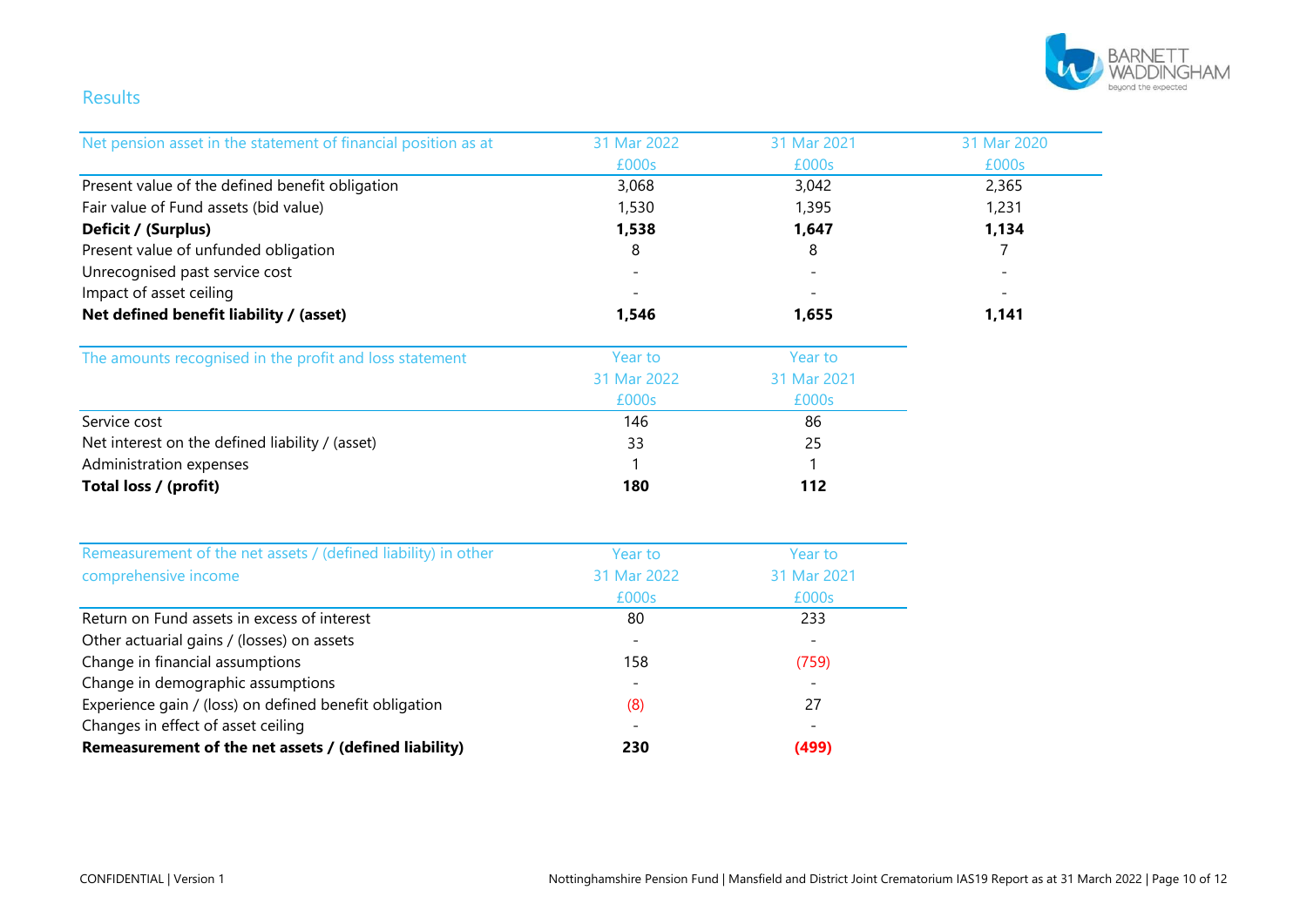

| Reconciliation of opening & closing balances of the present value of | Year to     | Year to     |
|----------------------------------------------------------------------|-------------|-------------|
| the defined benefit obligation                                       | 31 Mar 2022 | 31 Mar 2021 |
|                                                                      | £000s       | £000s       |
| <b>Opening defined benefit obligation</b>                            | 3,050       | 2,372       |
| Current service cost                                                 | 146         | 86          |
| Interest cost                                                        | 61          | 53          |
| Change in financial assumptions                                      | (158)       | 759         |
| Change in demographic assumptions                                    |             |             |
| Experience loss/(gain) on defined benefit obligation                 | 8           | (27)        |
| Liabilities assumed / (extinguished) on settlements                  |             |             |
| Estimated benefits paid net of transfers in                          | (49)        | (208)       |
| Past service costs, including curtailments                           |             |             |
| Contributions by Scheme participants and other employers             | 18          | 15          |
| Unfunded pension payments                                            |             |             |
| <b>Closing defined benefit obligation</b>                            | 3,076       | 3,050       |
| Reconciliation of opening & closing balances of the fair value of    | Year to     | Year to     |
| <b>Fund assets</b>                                                   | 31 Mar 2022 | 31 Mar 2021 |
|                                                                      | £000s       | £000s       |
| <b>Opening fair value of Fund assets</b>                             | 1,395       | 1,231       |
| Interest on assets                                                   | 28          | 28          |
| Return on assets less interest                                       | 80          | 233         |
| Other actuarial gains/(losses)                                       |             |             |
| Administration expenses                                              | (1)         | (1)         |
| Contributions by employer including unfunded                         | 59          | 97          |
| Contributions by Scheme participants and other employers             | 18          | 15          |
| Estimated benefits paid plus unfunded net of transfers in            | (49)        | (208)       |
| Settlement prices received / (paid)                                  |             |             |
| <b>Closing Fair value of Fund assets</b>                             | 1,530       | 1,395       |